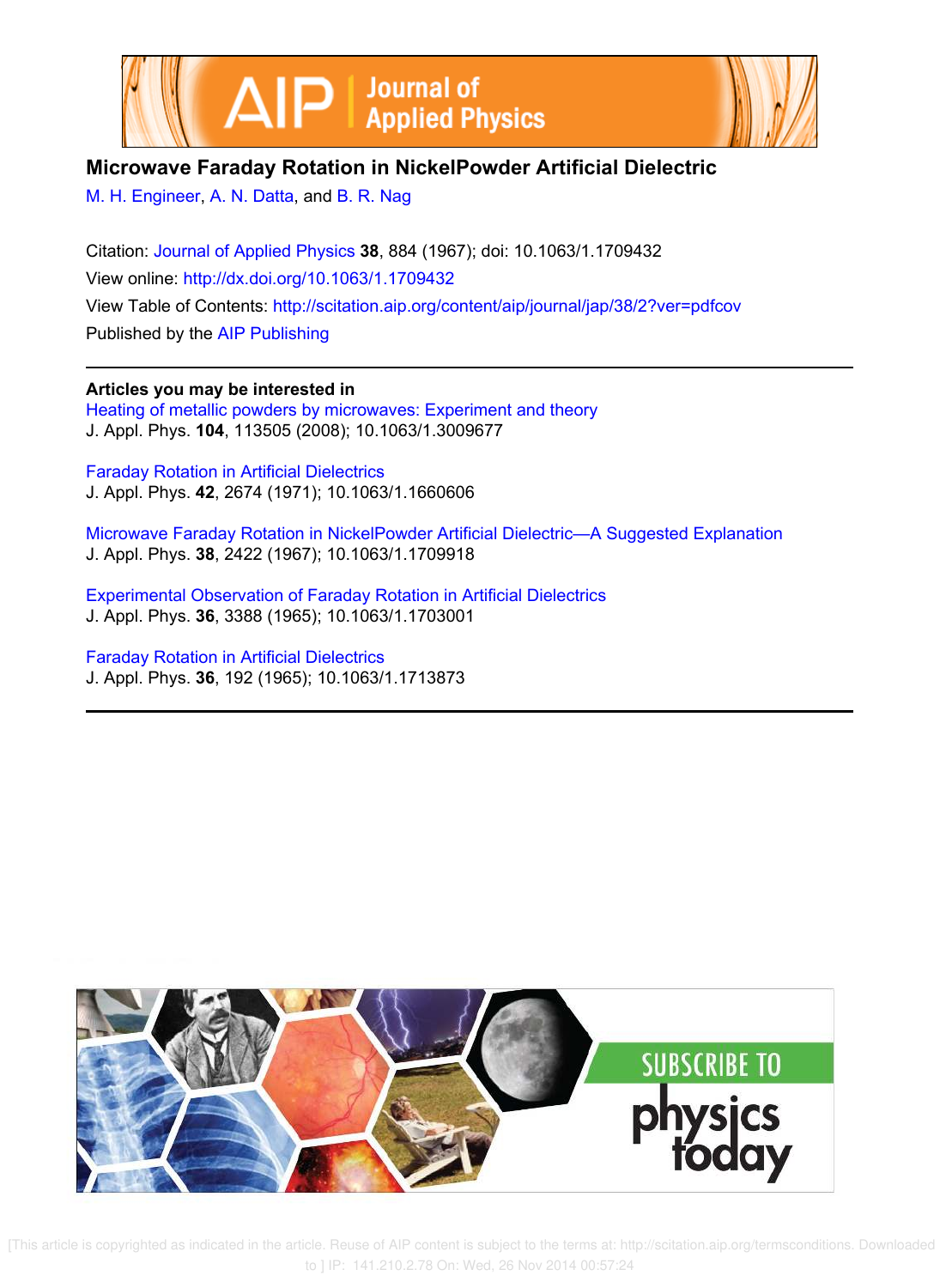

FIG. 3. Critical velocity vs temperature.

dust particles, were made to cavitate in a flow, and the condition for the inception of cavitation was investigated. In each case the cryogenic fluid in the vessel was pushed into a glass test tube with a conical nozzle at the bottom, as shown in Fig. 1. The pressures on the liquid surfaces outside and inside the test tube can be adjusted separately, thus making the rate of flow near the nozzle point controllable under various conditions. Figure 2 gives the graphical representation of the relations between *AP* and *V* in the case of argon, up to the critical speed of flow for the incipient cavitation. Here  $\Delta P$  denotes the difference in pressure on the liquid surfaces outside and inside the test tube;  $\dot{V}$  stands for the average speed of flow at the nozzle point. Isolated points in the figure show the corresponding quantities after the cavitation was recognized. The results of tests for the other liquids were much the same with respect to the critical velocity of the flow at the nozzle point as well as to the general aspect of cavitation, "vaporous" in appearence. Figure 3 shows the relation between the critical velocity of flow at the nozzle point and the temperature of the corresponding liquid. It is interesting to note that these curves are similar, and each has its maximum at an intermediate temperature between the freezing point and the boiling point of the liquid, respectively. This fact seems to suggest the existence of some kind of connection between the structural change in the liquid phase under a high shearing stress or in the violent turbulence due to the flow and the inception of hydraulic cavitation, as was supposed in the previous report. Details will be forthcoming.

<sup>1</sup>H. Wakeshima and K. Nishigaki, J. Appl. Phys. 37, 4584 (1966).

## **Microwave Faraday Rotation in Nickel-Powder Artificial Dielectric**

M. H. ENGINEER, A. N. DATTA, AND B. R. NAG *I nstilute oj Radio Physics and Electronics, University oj Calcutta, Calcutta, India*  (Received 1 August 1966; in final form 13 September 1966)

THE properties of artificial dielectrics, prepared by mixing metal powders with paraffin wax, have been fairly extensively investigated in recent years. It has been shown by Nag and Engineer<sup>1</sup> that the direction of polarization of a linearly polarized wave propagating through an artificial dielectric may be rotated by applying a longitudinal, steady magnetic field. Study has been made of such rotation in artificial dielectric using powders of a magnetic material, namely nickel. It is the purpose of this note to describe the results obtained from this study.

Finely powdered pure nickel  $(99.9\%)$  of grain size in the range 4.5-9  $\mu$  was thoroughly mixed with liquid paraffin wax at the melting point of the latter, and the mixture stirred until it solidified. The resultant material after being desiccated was pressed into shapes as required for the experiments. The ratio of nickel to wax was approximately 1:4 by volume.

The details of the experimental arrangement are shown in Fig. 1. The sample was press-fitted in a 2-cm length of cylindrical guide, having an inner diameter equal to the width of the main guide. The cylindrical guide consisted of two tubes, one fitting inside the other (as shown schematically in the insert of Fig. 1). The inner tube was soldered to the narrow face of the input guide, while the outer one was soldered to the common junction of two mutually perpendicular output guides. This arrangement allowed rotation of the ouput guides with respect to the input guide, and the rotation could be read on a scale. Of the output guides, guide (2) was terminated at both ends by matched loads, and guide (3) by a matched load at one end, and a matched detector at the second end. All the terminations had reflection coefficients less than 0.02.

The position of the short circuit in the main guide was adjusted to obtain maximum power in guide (2), and the E-H tuner then used to obtain a V.S.W.R. of unity on its input side. The magnetic field was provided by an electromagnet having  $4\frac{1}{2}$ -in.diam pole pieces and a gap width of 4 in. The magnetic field was measured by a Hall probe calibrated against an NMR probe.

Initially, the nickel in the sample was demagnetized completely. Output guide (3) was set accurately perpendicular to the main guide. Under this condition no power should be observed in guide (3) if every part is symmetric .and the terminations are perfect. Actually a small power was detected which could be ascribed partly to the constructional asymmetry in the junction and partly to small reflections at various output terminations. It was nullified by using a slide-screw tuner before one of the matched loads in the parallel guide (2).

Applying the external magnetic field, the angle of rotation was obtained by rotating the output section till a minimum was detected in guide (3). This minimum was, in general, not zero indicating thereby that the output signal was elliptically polarized. The ellipticity was also determined by comparing the readings of the input-calibrated attenuator adjusted to obtain the same output reading in the same detector attached once to guide (3) and then interchanged with one of the matched loads in guide (2). The data was taken at frequencies of 9.48 Gc/sec and 10.45 Gc/sec and for magnetic fields up to 5.5 kG. The results of the experiment for 9.48 Gc/sec are shown in Fig. 2.

The general features of the experimental results may be summarized as follows:

(i) The Faraday rotation follows a hysteresis curve analogous to the B-H curve of nickel. The direction of rotation for small magnetic fields is clockwise looking along the directin of propagation when the magnetic field is in the same direction and is anti-clockwise for the reverse direction of the field. The rotation increases with increase in the magnetic field, attains a maximum value for a magnetic field of about 1.5 kG, and then decreases for a further increase in the field, ultimately changing its sign. The



FIG. 1. Experimental arrangement.